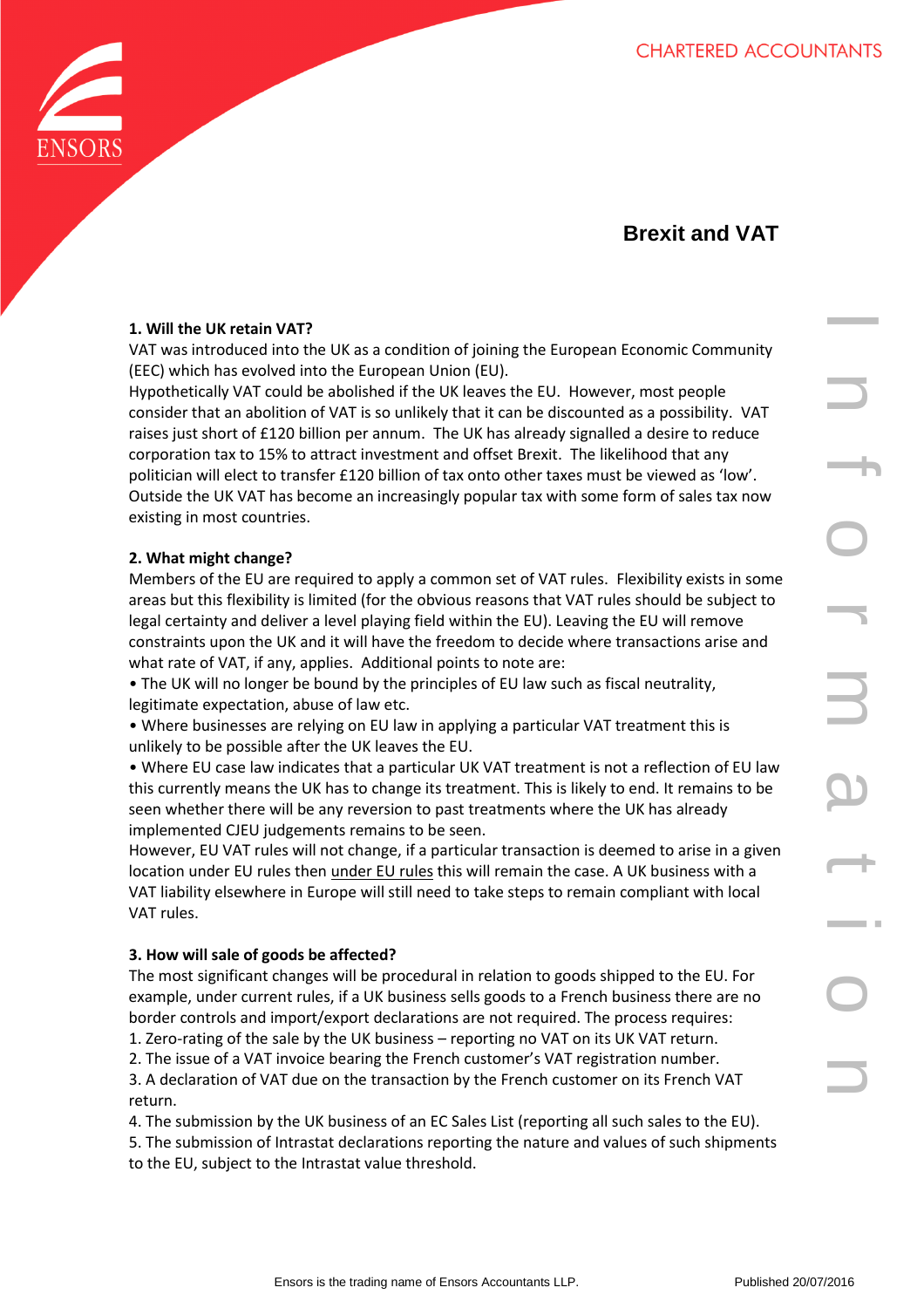Assuming that "normal rules apply" (i.e. the Brexit negotiations results in no special relationship) in a post Brexit world the same transactions would be treated as follows:

1. The sale would be zero-rated as an export, assuming proof of export is held.

2. An export declaration would be required (although it may be that a simplified reporting arrangement would be put in place - this would be up to the UK).

3. When the goods reach France an import declaration is likely to be required and import VAT would became payable as the goods enter France (assuming France offers no deferment simplified accounting arrangements).

4. Depending on the trade deal in place other customs duties which do not currently apply may also be payable.

5. Whether the UK supplier has to register for VAT in France and charge French VAT will depend on who acts as the importer of record. If this is the French customer no French VAT registration will be necessary. If the UK supplier acts as importer then it is likely that it will need to register for VAT in France and account for French VAT on the sale.

6. Assuming no special alternative arrangement exists, the UK supplier will no longer be obliged to submit an EC Sales list or an Intrastat declaration in the UK.

Whether there is an additional tax cost will depend on whether the EU imposes additional taxes at the point of entry to France. However, there will almost certainly be a commercial impact. For example, customers may not want to process imports if the same goods can be sourced elsewhere in the EU without this additional work and the cash flow cost of paying and then reclaiming import VAT. If UK businesses decide to lighten the administrative burden for their customers by dealing with the import into the EU then they will almost certainly need to register for VAT in at least one EU territory and this will increase the UK business's compliance costs.

#### **4. How will supplies of services be affected?**

A business that can continue to sell services into the EU will probably face less disruption to its business than a business selling goods. In the vast majority of cases the VAT treatments are likely to remain the same and B2B sales should not trigger a local VAT registration obligation that would not have arisen under current rules. Where B2C supplies arise then again liabilities are likely to remain broadly comparable albeit there may be some procedural changes. Indeed if exports to the EU are to be treated as non-EU sales are at present there may be some benefits. For example, giving higher input VAT recovery rights in respect of exported financial services.

The Mini-One-Stop Shop (MOSS) package allowed suppliers of such services to account for all EU VAT through a single UK portal. After the UK leaves the EU it is unlikely this scheme will be available in the UK and affected businesses will either have to register for VAT in every EU country in which they supply services or register under a non-union MOSS scheme in another Member State.

Of course this assumes that it is possible to continue to supply services from a UK establishment. This will depend on the exit negotiations but perhaps the greatest threat to service providers is that they will be denied the right to sell services into the EU unless they create local establishments to make those supplies. This might apply for example in relation to financial services or in other regulated sectors. Clearly VAT will be a minor consideration if access to the EU market is blocked!

#### **5. What should you do now?**

If you are in a steady trading position it is perhaps a little early to take actions to deal with the Brexit vote. The future is too uncertain to make firm plans and most of the procedural points that are likely to require attention can be addressed as the situation becomes clearer.